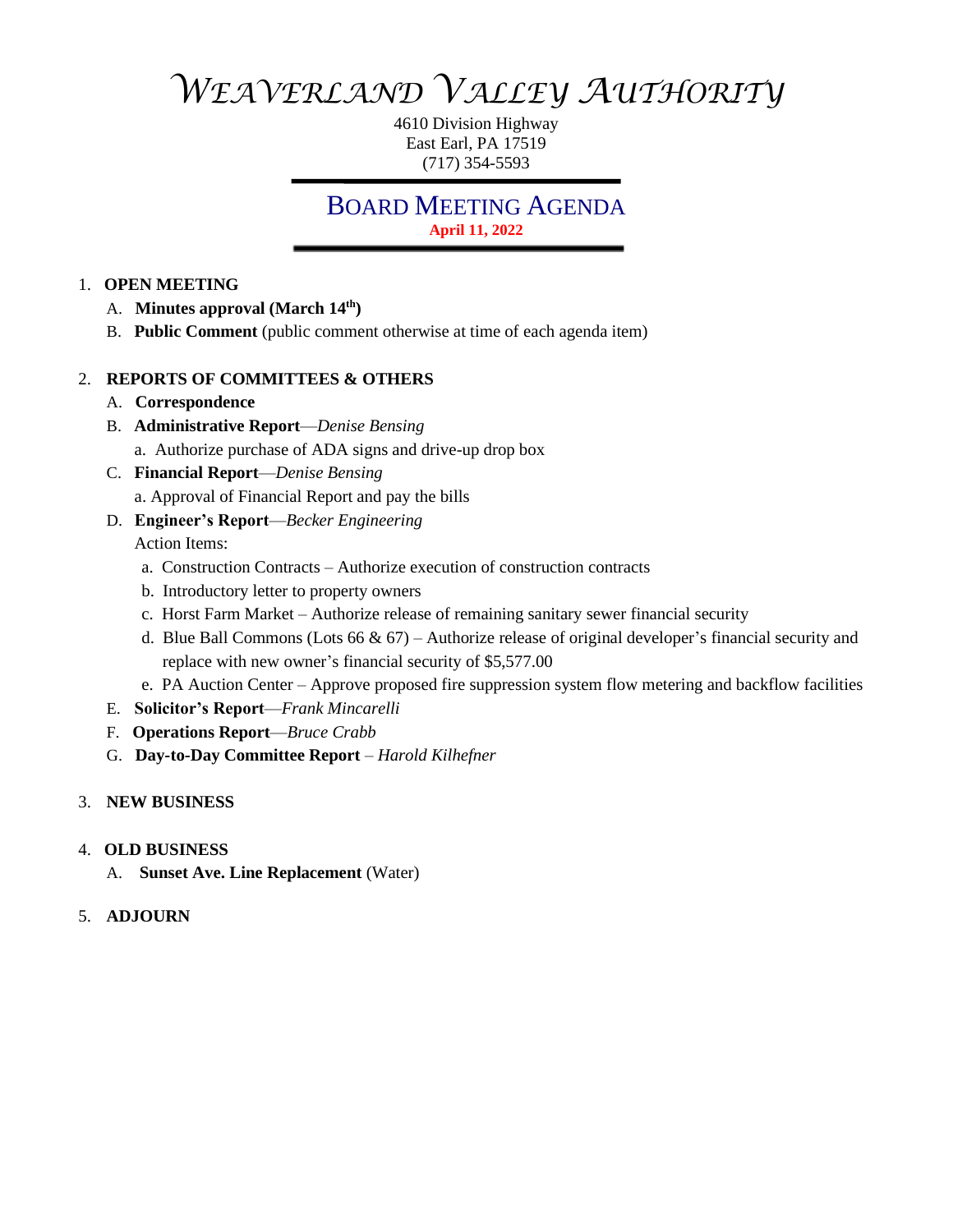# *Weaverland Valley Authority*  **Meeting Minutes**

April 11, 2022

The Board of the Weaverland Valley Authority ("Authority") met at the East Earl Township building 4610 Division Hwy, East Earl, Lancaster County, Pennsylvania on April 11, 2022. Chairman Kenneth Witmer called the meeting to order at 6:30 p.m.

The following Board members were present: Kenneth Witmer, Harold Kilhefner, Scot Ash, Terry Zook, Jason Firestine, and Randy Miller. Also, present were Dan Becker, Becker Engineering; Frank Mincarelli, Blakinger Thomas; Bruce Crabb, Operations Supervisor and Denise Bensing, Administrator.

**MINUTES**: A motion was made by Jason Firestine, seconded by Harold Kilhefner, that the minutes of the March 14, 2022 meeting be approved as submitted. The motion carried unanimously.

#### **CORRESPONDENCE:**

- 1. M.J. Reider lab reports (Shady Maple) March. Still waiting on the lab results for the last week of March.
- 2. WG Malden Shady Maple 1st Quarter Calibration report. Equipment is operating properly.
- 3. Becker Engineering Burkholder Trailers Plumbing Plan Review Letter #1
- 4. Becker Engineering Horst Farm Market Record Drawings Review letter #1 & #2. All comments have been addressed.
- 5. Red Barn Consulting Shady Maple RV land development plans. Becker is reviewing.
- 6. Becker Engineering Timberline Estates Sanitary Sewer Dedication Review letter #2. There are comments still to be addressed.
- 7. Earl Township Sewer Authority (ETSA) Evaluation of Kinzer Ave. pump station actual cost \$12,288.11. Dan explained that the pump station has reached its design life. The estimated cost to upgrade the pump station is over \$1M with the Authority's share being 38.46%. ETSA has initiated design/permitting for the pump station upgrade and anticipates completing the design/permitting in 2022, with bidding and construction in 2023. Dan stated that he will request that ETSA not invoice the Authority for any design/permitting costs until 2023 since the Authority did not budget for services beyond the upgrade evaluation.
- 8. Blakinger Thomas Crosson, 1263 East Earl Rd. Lien satisfied.
- 9. PA DEP Chapter 94 report for Terre Hill WWTP is acceptable. The report indicated the plant is organically overloaded and recommends the Authority consider and implementing additional measures to eliminate future organic overloads.
- 10. USDA Additional funding in the amount of \$8,318,000 has been set aside with terms of 40 years @ 1.75%.
- 11. Revelations of Freedom Ministries Requesting credit for sewer charges due to a water leak that did not go into the sanitary sewer system. The customer was billed for 1,200,000 gallons in total for the last two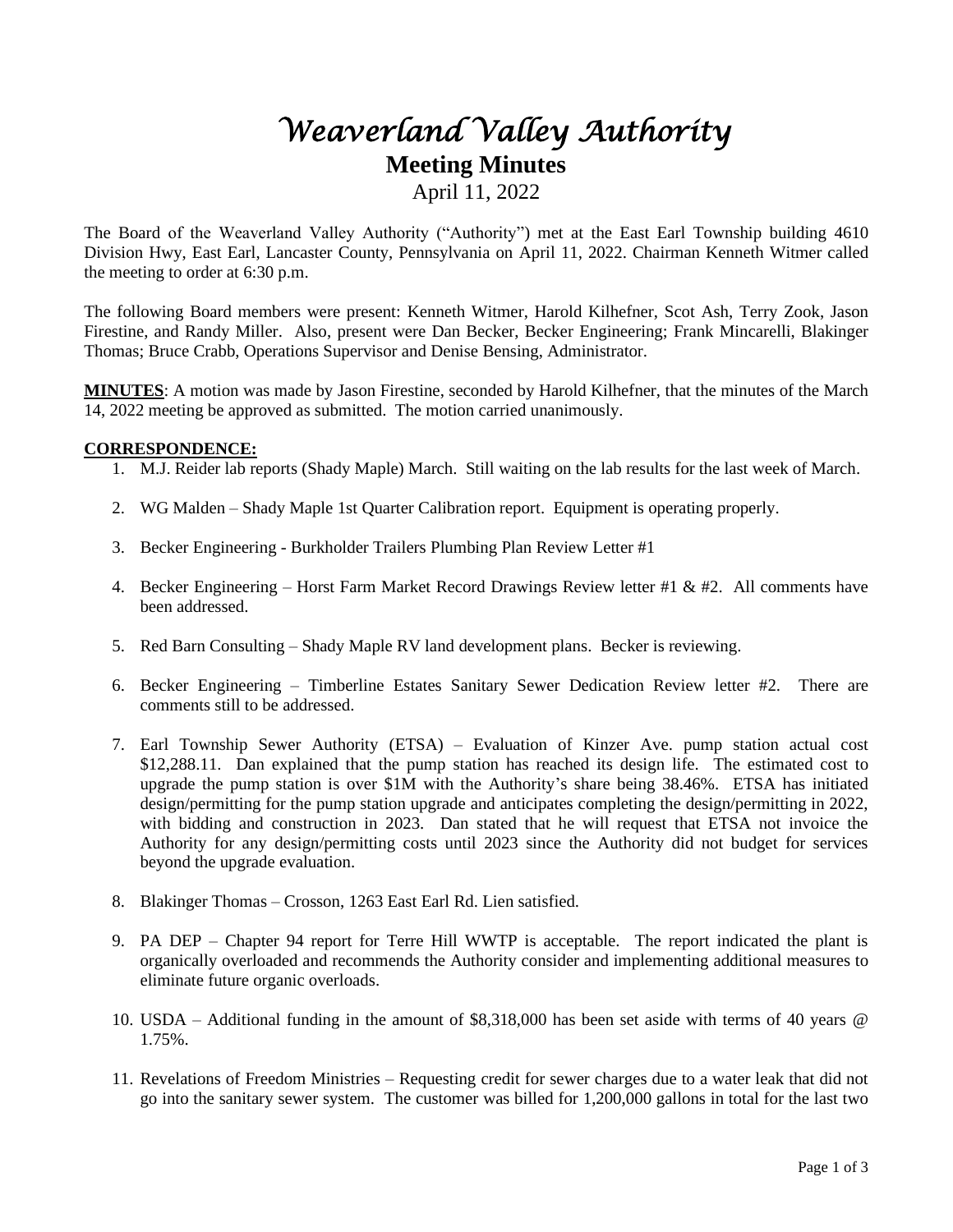quarters. Their average consumption is 170,000 per quarter so the customer is requesting sewer credit for 860,000 gallons or \$6,233.00. This request was received this morning and was not able to be put on the agenda. The board will take action on this request at the May 9, 2022 meeting.

#### **ADMINISTRATIVE REPORT:**

Denise reported that she participated in a call with Sean McElroy on March  $31<sup>st</sup>$  for the compliance review. With what was submitted to Sean, he is considering it complete although, he cannot guarantee that some other USDA representative at a higher level than Sean will agree. The submission to Sean noted that the Authority will install additional ADA signage and a drive-up drop box by the end of 2022. The estimated cost for this is \$1,000-\$2,000. Jason Firestine made a motion to authorize purchasing the ADA signs and the drop box, seconded by Randy Miller. Motion carried unanimously.

Denise sent a letter to Terre Hill Borough with copies of the invoices for replacing the chlorine analyzers in the Terre Hill water system. Previously, the Authority requested \$20,550 from the ARP funds for this work. The actual cost for the work was \$25,330.

The insurance renewal package was received last week. The cost increased from \$31,878 to \$34,529 with represents an 8% increase.

#### **FINANCIAL REPORT**:

The Financial report was read with \$128,145.39 (Sewer \$99,118.54 Water \$29,026.85) in bills for approval.

| Water & Sewer Collection Fund                        | \$3,026.83     |
|------------------------------------------------------|----------------|
| <b>Business Checking Water Fund – ENB</b>            | \$100,000.00   |
| FDIC Insured Sweep Account – Water                   | \$841,666.00   |
| FDIC Insured Sweep Account - Sewer                   | \$2,555,493.97 |
| <b>Business Checking Sewer Fund - ENB</b>            | \$250,000.00   |
| FDIC Insured Sweep Account - Fulton                  | \$1,026,478.87 |
| Joint WWTP Business Checking – Fulton Bank           | \$2,500.00     |
| Joint WWTP Business Checking – Ephrata National Bank | \$2,500.00     |

A motion was made by Terry Zook to approve the financial report and pay the bills, seconded by Jason Firestine. Motion carried unanimously.

#### **ENGINEERS' REPORT**:

#### **Dan Becker** reported:

WWTP & Collection System: Becker received executed contracts from each of the five contractors and has reviewed them and forwarded them to the Authority solicitor and USDA. To date, two of the five (3 & 5) have been approved. Frank has completed his review on all of the contracts and provided the Certificate of Owner's Attorney and Agency Concurrence. Assuming USDA provides approval to execute the construction contracts between meetings, Becker would like the board to consider taking conditional action to execute the construction contract. Jason Firestine made a motion to authorize execution of the construction contracts for each of the five construction contracts, conditioned upon the Solicitor's review and USDA written approval, seconded by Harold Kilhefner. Motion carried unanimously.

Dan distributed a copy of a draft letter to be distributed to the impacted property owners. There was discussion regarding the use of "will" versus "may" in the letter at a previous meeting. Jason Firestine made a motion to authorize the issuance of the property owner letter using the word "may" after the construction contracts are executed, seconded by Randy Miller. Motion carried unanimously.

Horst Farm Market: The record drawings have been received and all comments have been addressed. Becker recommends the Authority release the financial security. Jason Firestine made a motion to release the remaining sanitary sewer financial security after the Authority receives the required 2 hard copies and digital copies of the Record Drawings, seconded by Terry Zook. Motion carried unanimously.

Timberline Estates: Becker received revised Record Drawings. A review letter is being finalized.